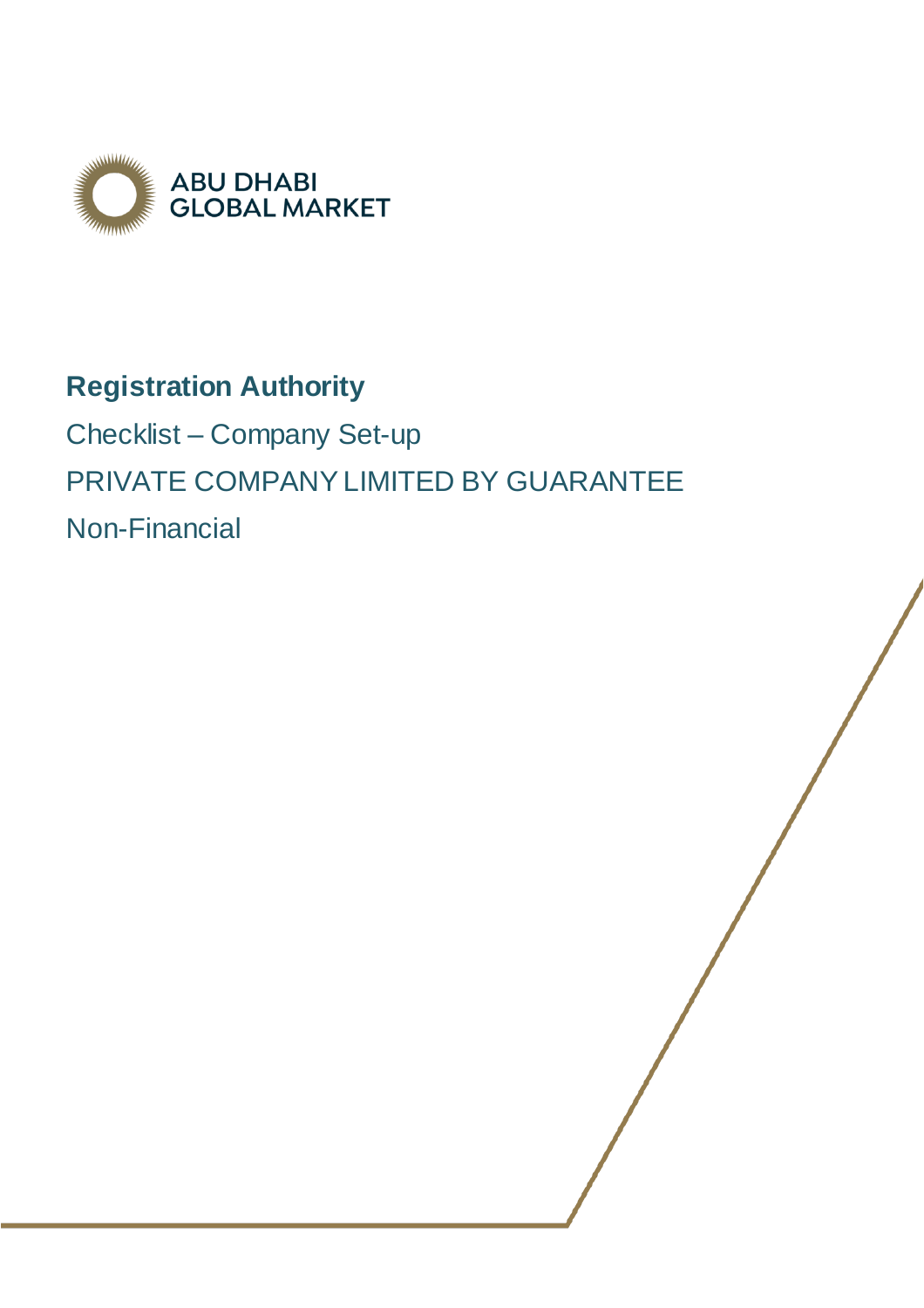## **STAGE ONE – BUSINESS APPLICATION – NON-FINANCIAL**

### PRIVATE COMPANY LIMITED BY GUARANTEE – NON-FINANCIAL

|        | <b>Requirements</b>                                                                                                                                                                                                                                                                                                                                                                                                                                                                                                                                                                                                                                                       | <b>Useful Links</b>                                           |
|--------|---------------------------------------------------------------------------------------------------------------------------------------------------------------------------------------------------------------------------------------------------------------------------------------------------------------------------------------------------------------------------------------------------------------------------------------------------------------------------------------------------------------------------------------------------------------------------------------------------------------------------------------------------------------------------|---------------------------------------------------------------|
| $\sim$ | Choose business activities.<br>Refer: List of permitted activities available on the ADGM<br>website                                                                                                                                                                                                                                                                                                                                                                                                                                                                                                                                                                       | <b>List of Permitted Activities -</b><br><b>Non-Financial</b> |
| $\Box$ | <b>Contact Business Development Team</b>                                                                                                                                                                                                                                                                                                                                                                                                                                                                                                                                                                                                                                  | <b>Contact Details - Business</b><br>Development Team         |
| $\Box$ | Choose the type of legal entity as PRIVATE COMPANY LIMITED<br><b>BY GUARANTEE</b><br>Refer: List of Legal entities available in ADGM website                                                                                                                                                                                                                                                                                                                                                                                                                                                                                                                              | <b>List of Legal Entities</b>                                 |
| $\Box$ | Complete <b>Business Application</b> Form - Applicable for all non-<br>financial business activities<br>You will need to provide detailed answers to the following<br>questions:<br>Will the proposed entity conduct Financial Business<br>activities as defined in Schedule 1 of the ADGM FSMR<br>Module?<br>Which business activities do you intend to conduct?<br>Describe your relevant expertise and track record in the<br>proposed activities<br>Describe the opportunities, challenges and competitive<br>landscape for the business<br>Describe the sources of funding for the business<br>What is the expected headcount for years 1, 2 and 3 of<br>operations? | www.registration.adgm.com                                     |

# **1. STAGE TWO – INCORPORATION OF COMPANY – STANDARD REQUIREMENTS**

| <b>Standard Requirements</b>                                                            | <b>Useful Links</b>                              |
|-----------------------------------------------------------------------------------------|--------------------------------------------------|
| Choose a company name.                                                                  | www.registration.adgm.com                        |
| Search if the company name is still available<br>Refer: Business and Company Name Rules | <b>Business and Company Name</b><br><b>Rules</b> |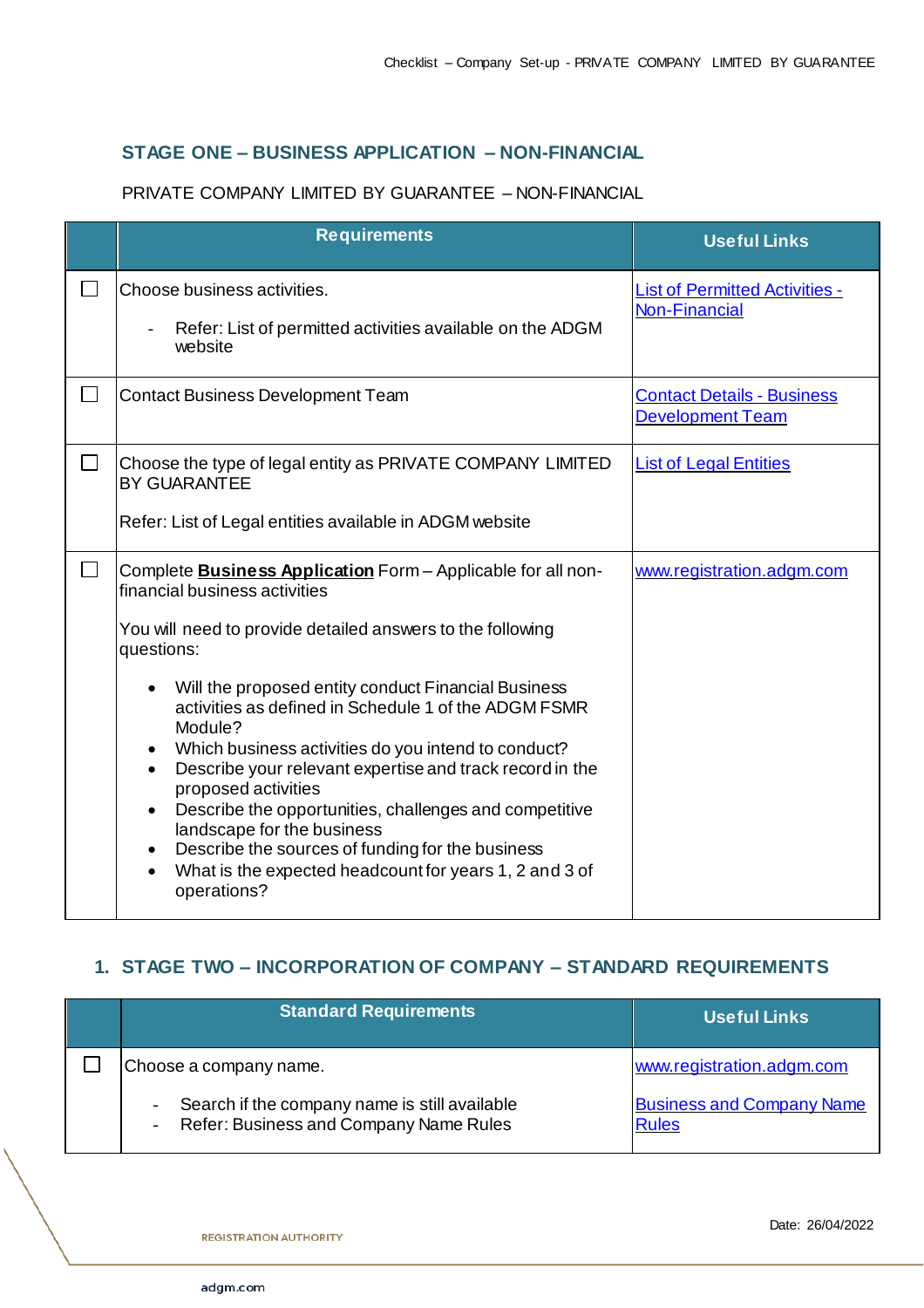|              | Similar name declaration may be required if the applicants<br>are using a proposed name that is similar to others                                                                                                                                                                                                                                                                                                                                                                                                                               |                                                                                                    |
|--------------|-------------------------------------------------------------------------------------------------------------------------------------------------------------------------------------------------------------------------------------------------------------------------------------------------------------------------------------------------------------------------------------------------------------------------------------------------------------------------------------------------------------------------------------------------|----------------------------------------------------------------------------------------------------|
|              | Choose a tradename (this is not mandatory and mainly applicable<br>for retail applications).<br>Not mandatory<br>This is different from the company name (i.e. does not need<br>to include the suffix)<br>Name used to trade, appear on the signage<br>Search if the trade name is still available<br>Refer: Business and Company Name Rules<br>$\overline{\phantom{a}}$<br>Authorisation from the trade name owner/holder of IP right<br>of well-known brand will be required in the form of franchise<br>agreement, authorization letter etc. | www.registration.adgm.com<br><b>Business and Company Name</b><br><b>Rules</b>                      |
|              | Select the accounting reference date/end of the fiscal year.<br>(standard: 31 December)                                                                                                                                                                                                                                                                                                                                                                                                                                                         |                                                                                                    |
|              | Draft articles of association<br>Template is available on the ADGM website but this can be<br>amended or bespoke articles uploaded, provided the<br>applicant can confirm that these are compliant with the<br>ADGM Companies Regulations and subordinate legislation<br>If signed version is to be used, evidence of signing<br>authority                                                                                                                                                                                                      | <b>Model Articles</b>                                                                              |
|              | <b>Registered Office Address</b><br>Mandatory and must be located in Al Maryah Island<br>Contact landlord (Mubadala, Regus, Bloom, WeWork,<br>Cloud Spaces)<br>Signed Lease Agreement with the Landlord<br>Lease agreement must be valid for 1 year from<br>commercial license issuance date                                                                                                                                                                                                                                                    | <b>Contact Details - Registered</b><br><b>Office Address</b>                                       |
| $\mathbf{L}$ | Register Lease Agreement<br>Signed Lease Agreement with the Landlord (see above)<br>Refer: Guidance on Lease Registration                                                                                                                                                                                                                                                                                                                                                                                                                       | <u><b>Guidance – Registration of</b></u><br><b>Lease and Sublease</b>                              |
|              | <b>Authorised Signatories</b><br>Must be individual<br>At least one individual<br>At least one of the appointed signatories must be a UAE<br>national, GCC national or hold a valid UAE residence<br>visa. (Individuals who never entered the UAE cannot be<br>appointed as authorised signatories because security                                                                                                                                                                                                                             | <b>Resolution Templates</b><br><b>Nominee Arrangement</b><br>Confirmation Form - Role -<br>Company |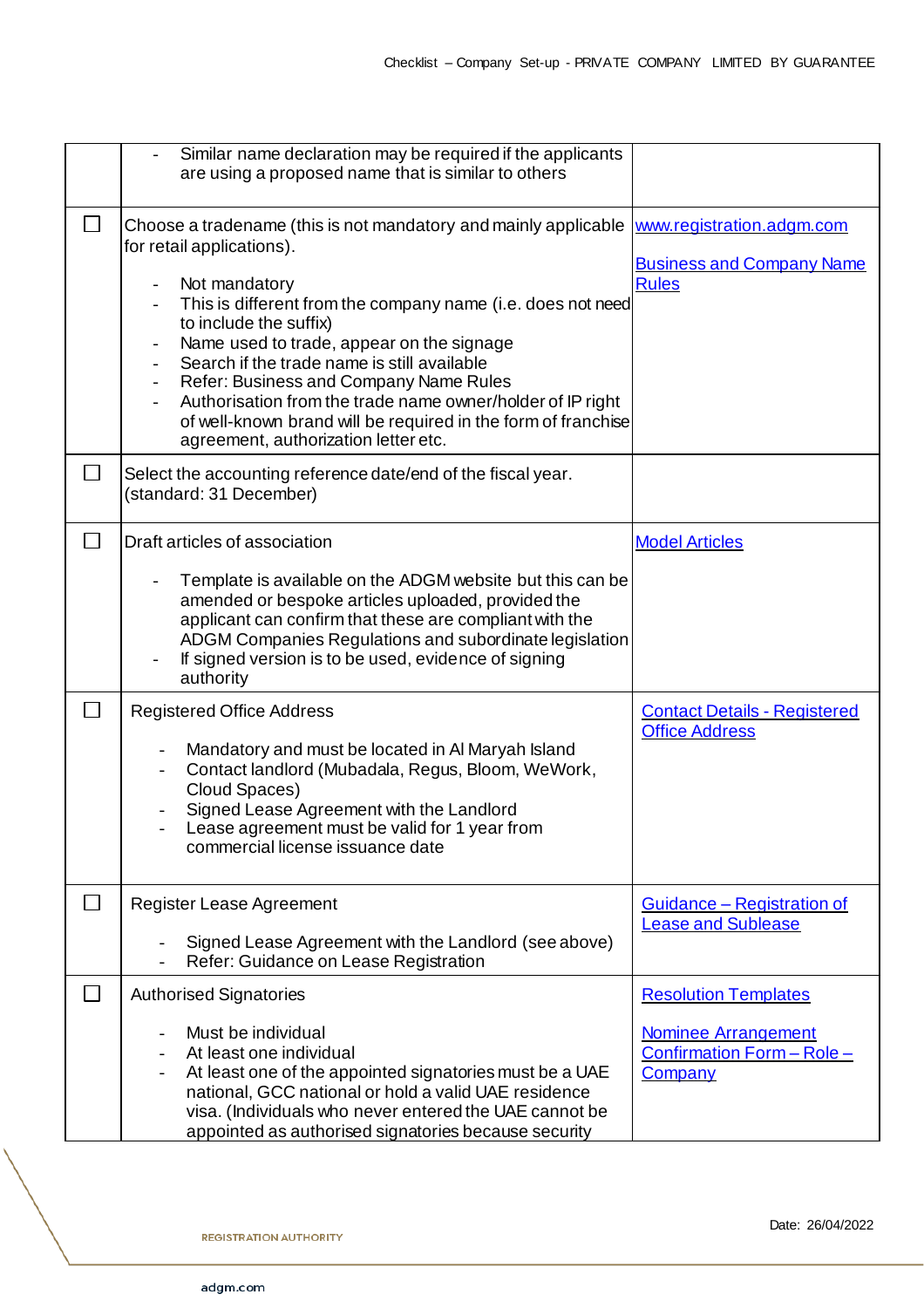|        | clearance from the immigration authorities cannot be<br>processed).<br><b>Individual</b><br><b>Personal Details</b><br><b>Service Address</b><br>Passport copies of all current and past nationalities<br>$\overline{\phantom{a}}$<br>Emirates ID (applicable to UAE nationals)<br>$\blacksquare$<br>Evidence of Appointment (this is the resolution for<br>$\overline{\phantom{a}}$<br>incorporation signed by all founding members, which<br>includes the appointment of the authorised signatories -<br>template is available on the ADGM website)<br><b>Nominee Arrangement Confirmation Form</b> |                                                                            |
|--------|-------------------------------------------------------------------------------------------------------------------------------------------------------------------------------------------------------------------------------------------------------------------------------------------------------------------------------------------------------------------------------------------------------------------------------------------------------------------------------------------------------------------------------------------------------------------------------------------------------|----------------------------------------------------------------------------|
|        | Required if any of the signatories holds the role on behalf<br>of someone else (if no nominee arrangement is in place,<br>this form is not required)<br>Form is available on the ADGM website<br>Upload completed and signed form to the Supporting<br>Documents section of the online application form along<br>with passport copy of the person on whose behalf the<br>nominee is acting                                                                                                                                                                                                            |                                                                            |
| $\Box$ | <b>Directors</b>                                                                                                                                                                                                                                                                                                                                                                                                                                                                                                                                                                                      | <b>Resolution Templates</b>                                                |
|        | At least one director<br>Can be individual or Body Corporate<br>If body corporate director is appointed, at least one<br>individual must be appointed                                                                                                                                                                                                                                                                                                                                                                                                                                                 | <b>Nominee Arrangement</b><br>Confirmation Form - Role -<br><b>Company</b> |
|        | <b>Individual</b><br><b>Personal Details</b><br><b>Service Address</b><br><b>Residential Address</b><br>Passport copies of all current and past nationalities<br>Proof of Residential Address (not more than 3 months<br>old, in the English language may be requested to verify<br>the residential address)<br>Evidence of Appointment (this is the resolution signed by<br>all members, which includes the appointment of the<br>directors – template is available on the ADGM website)                                                                                                             |                                                                            |
|        | <b>Body Corporate</b><br><b>Entity Details</b><br><b>Registered Office Address</b><br>Certificate of Incorporation/Registration (foreign language<br>documents must be accompanied by certified legal<br>translation to the English language)<br>Register of members recently (certified as a true copy by<br>one of the incumbent directors or company secretary, or<br>registered agent, not more than three months ago, foreign                                                                                                                                                                    |                                                                            |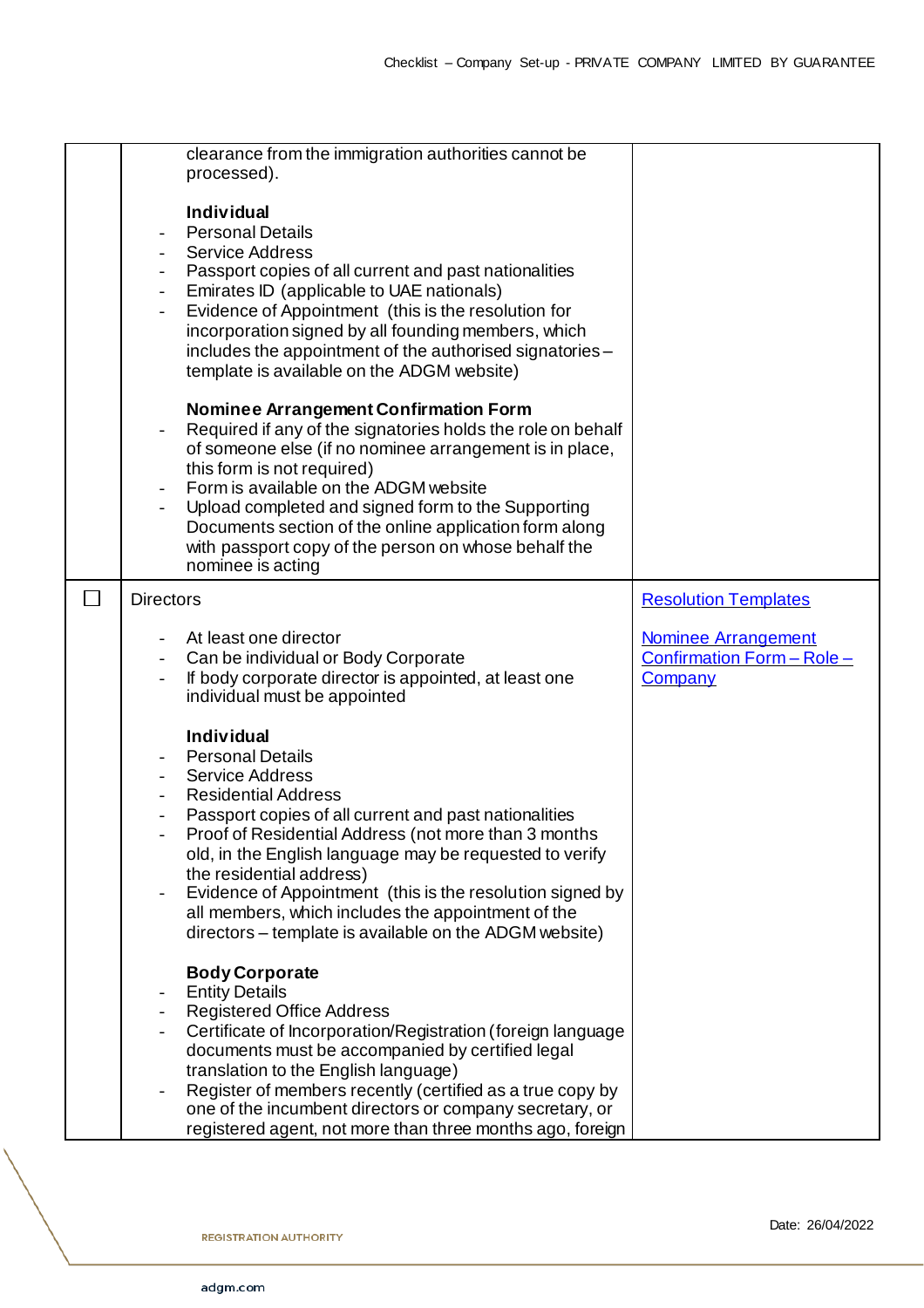|              | language documents must be accompanied by certified<br>legal translation to the English language)<br>Register of directors (recently certified as a true copy by<br>one of the incumbent directors or company secretary, or<br>registered agent, not more than three months ago, foreign<br>language documents must be accompanied by certified<br>legal translation to the English language)<br>Evidence of Appointment (this is the resolution signed by<br>all members, which includes the appointment of the<br>directors – template is available on the ADGM website)<br><b>Nominee Arrangement Confirmation Form</b><br>Required if any of the directors holds the role on behalf of<br>someone else (if no nominee arrangement is in place, this<br>form is not required)<br>Form is available on the ADGM website           |                                                                            |
|--------------|-------------------------------------------------------------------------------------------------------------------------------------------------------------------------------------------------------------------------------------------------------------------------------------------------------------------------------------------------------------------------------------------------------------------------------------------------------------------------------------------------------------------------------------------------------------------------------------------------------------------------------------------------------------------------------------------------------------------------------------------------------------------------------------------------------------------------------------|----------------------------------------------------------------------------|
|              | Upload completed and signed form to the Supporting<br>Documents section of the online application form along<br>with passport copy of the person on whose behalf the<br>nominee is acting                                                                                                                                                                                                                                                                                                                                                                                                                                                                                                                                                                                                                                           |                                                                            |
| $\mathsf{L}$ | Secretary                                                                                                                                                                                                                                                                                                                                                                                                                                                                                                                                                                                                                                                                                                                                                                                                                           | <b>Resolution Templates</b>                                                |
|              | This is not mandatory<br>Can be individual or Body Corporate                                                                                                                                                                                                                                                                                                                                                                                                                                                                                                                                                                                                                                                                                                                                                                        | <b>Nominee Arrangement</b><br>Confirmation Form - Role -<br><b>Company</b> |
|              | <b>Individual</b><br><b>Personal Details</b><br><b>Service Address</b><br>Passport copies of all current and past nationalities<br>Evidence of Appointment (this is the resolution signed by<br>all members, foreign language documents must be<br>accompanied by certified legal translation to the English<br>language)                                                                                                                                                                                                                                                                                                                                                                                                                                                                                                           |                                                                            |
|              | <b>Body Corporate</b><br><b>Entity Details</b><br><b>Registered Office Address</b><br>Certificate of Incorporation/Registration (foreign language<br>documents must be accompanied by certified legal<br>translation to the English language)<br>Register of members recently (certified as a true copy by<br>one of the incumbent directors or company secretary, or<br>registered agent, not more than three months ago, foreign<br>language documents must be accompanied by certified<br>legal translation to the English language)<br>Register of directors (recently certified as a true copy by<br>one of the incumbent directors or company secretary, or<br>registered agent, not more than three months ago, foreign<br>language documents must be accompanied by certified<br>legal translation to the English language) |                                                                            |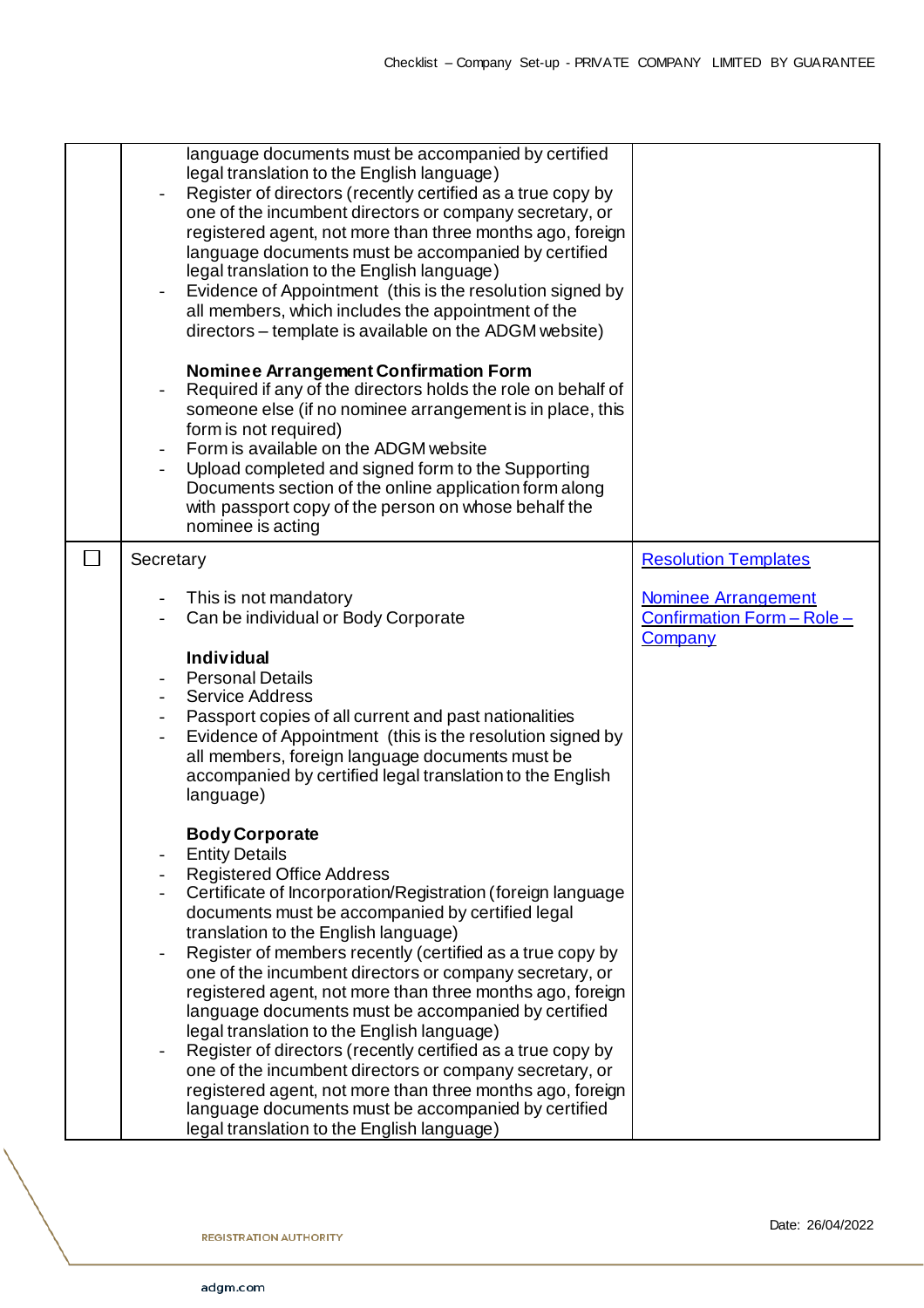|        |                          | Evidence of Appointment (this is the resolution signed by<br>all members, which includes the appointment of the<br>directors – template is available on the ADGM website)<br><b>Nominee Arrangement Confirmation Form</b><br>Required if any of the secretaries holds the role on behalf<br>of someone else (if no nominee arrangement is in place,<br>this form is not required)<br>Form is available on the ADGM website<br>Upload completed and signed form to the Supporting<br>Documents section of the online application form along<br>with passport copy of the person on whose behalf the<br>nominee is acting |                                                        |
|--------|--------------------------|-------------------------------------------------------------------------------------------------------------------------------------------------------------------------------------------------------------------------------------------------------------------------------------------------------------------------------------------------------------------------------------------------------------------------------------------------------------------------------------------------------------------------------------------------------------------------------------------------------------------------|--------------------------------------------------------|
| $\sim$ | <b>Members</b>           |                                                                                                                                                                                                                                                                                                                                                                                                                                                                                                                                                                                                                         | <b>Resolution Templates</b>                            |
|        |                          | Can be individual or Body Corporate                                                                                                                                                                                                                                                                                                                                                                                                                                                                                                                                                                                     | <b>Nominee Arrangement</b><br><b>Confirmation Form</b> |
|        |                          | <b>Individual</b><br><b>Personal Details</b>                                                                                                                                                                                                                                                                                                                                                                                                                                                                                                                                                                            |                                                        |
|        |                          | <b>Service Address</b>                                                                                                                                                                                                                                                                                                                                                                                                                                                                                                                                                                                                  |                                                        |
|        |                          | Passport copies of all current and past nationalities<br>Resolution authorizing Incorporation/Registration of                                                                                                                                                                                                                                                                                                                                                                                                                                                                                                           |                                                        |
|        |                          | ADGM Entity and Evidence of Appointment (this is the<br>resolution signed by the sole individual member or jointly                                                                                                                                                                                                                                                                                                                                                                                                                                                                                                      |                                                        |
|        |                          | by all individual members - template is available on the<br>ADGM website)                                                                                                                                                                                                                                                                                                                                                                                                                                                                                                                                               |                                                        |
|        |                          | Statement of Guarantee – embedded in the online                                                                                                                                                                                                                                                                                                                                                                                                                                                                                                                                                                         |                                                        |
|        |                          | application form to confirm the amount guaranteed by<br>each member                                                                                                                                                                                                                                                                                                                                                                                                                                                                                                                                                     |                                                        |
|        |                          | <b>Body Corporate</b>                                                                                                                                                                                                                                                                                                                                                                                                                                                                                                                                                                                                   |                                                        |
|        | $\overline{\phantom{a}}$ | <b>Entity Details</b><br><b>Registered Office Address</b>                                                                                                                                                                                                                                                                                                                                                                                                                                                                                                                                                               |                                                        |
|        |                          | Certificate of Incorporation/Registration (foreign language<br>documents must be accompanied by certified legal                                                                                                                                                                                                                                                                                                                                                                                                                                                                                                         |                                                        |
|        |                          | translation to the English language)                                                                                                                                                                                                                                                                                                                                                                                                                                                                                                                                                                                    |                                                        |
|        |                          | Register of members recently (certified as a true copy by<br>one of the incumbent directors or company secretary, or                                                                                                                                                                                                                                                                                                                                                                                                                                                                                                    |                                                        |
|        |                          | registered agent, not more than three months ago, foreign                                                                                                                                                                                                                                                                                                                                                                                                                                                                                                                                                               |                                                        |
|        |                          | language documents must be accompanied by certified<br>legal translation to the English language)                                                                                                                                                                                                                                                                                                                                                                                                                                                                                                                       |                                                        |
|        |                          | Register of directors (recently certified as a true copy by                                                                                                                                                                                                                                                                                                                                                                                                                                                                                                                                                             |                                                        |
|        |                          | one of the incumbent directors or company secretary, or<br>registered agent, not more than three months ago, foreign                                                                                                                                                                                                                                                                                                                                                                                                                                                                                                    |                                                        |
|        |                          | language documents must be accompanied by certified                                                                                                                                                                                                                                                                                                                                                                                                                                                                                                                                                                     |                                                        |
|        |                          | legal translation to the English language)<br>Evidence of Appointment (separate board resolution                                                                                                                                                                                                                                                                                                                                                                                                                                                                                                                        |                                                        |
|        |                          | required for each body corporate member, which includes                                                                                                                                                                                                                                                                                                                                                                                                                                                                                                                                                                 |                                                        |
|        |                          | the appointment of the directors – template is available on<br>the ADGM website)                                                                                                                                                                                                                                                                                                                                                                                                                                                                                                                                        |                                                        |
|        |                          |                                                                                                                                                                                                                                                                                                                                                                                                                                                                                                                                                                                                                         |                                                        |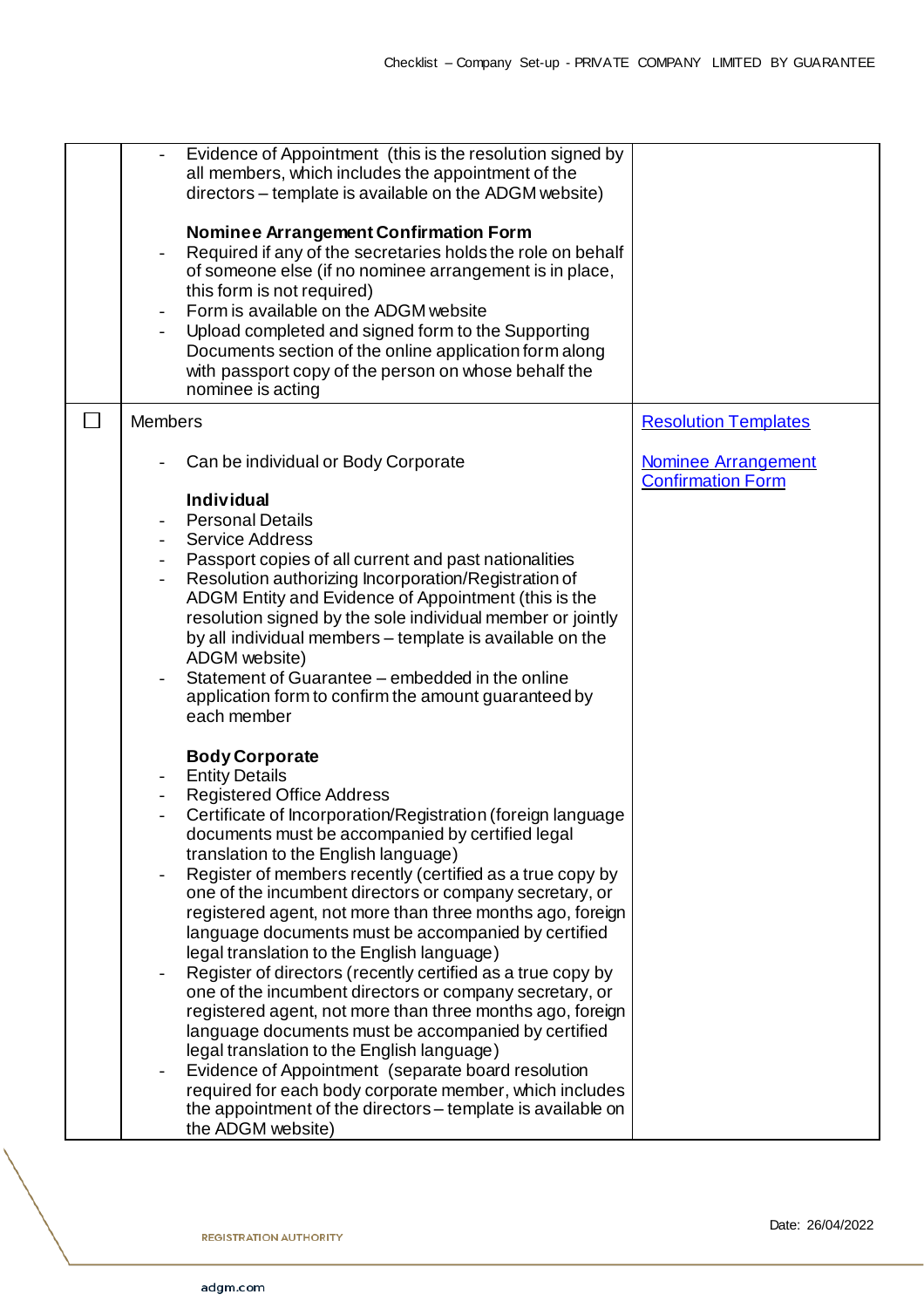| Statement of Guarantee – embedded in the online<br>application form to confirm the amount guaranteed by<br>each member<br>Note: In case there is a combination of body corporate<br>and individual members, then a separate resolution is<br>required from each body corporate and the individual<br>members.                                                                                                                                                                                                                           |                                                       |
|-----------------------------------------------------------------------------------------------------------------------------------------------------------------------------------------------------------------------------------------------------------------------------------------------------------------------------------------------------------------------------------------------------------------------------------------------------------------------------------------------------------------------------------------|-------------------------------------------------------|
| <b>Nominee Arrangement Confirmation Form</b><br>Required if any of the members holds the role on behalf<br>of someone else (if no nominee arrangement is in place,<br>this form is not required)<br>Form is available on the ADGM website<br>Upload completed and signed form to the Supporting<br>Documents section of the online application form along<br>with passport copy of the person on whose behalf the<br>nominee is acting                                                                                                  |                                                       |
| <b>Ultimate Beneficial Owners</b><br>Applicable if there are body corporate members involved<br>in the corporate structure<br>Document of Beneficial Ownership Distribution (this can<br>be the company or member's group chart or member's<br>register of members/shareholders/beneficial owners)                                                                                                                                                                                                                                      | Guidance - Beneficial<br><b>Ownership and Control</b> |
| <b>Individual</b><br><b>Personal Details</b><br><b>Service Address</b><br>Passport copies of all current and past nationalities                                                                                                                                                                                                                                                                                                                                                                                                         |                                                       |
| <b>Body Corporate</b><br><b>Entity Details</b><br><b>Registered Office Address</b><br>Certificate of Incorporation/Registration (foreign language<br>documents must be accompanied by certified legal<br>translation to the English language)<br>Register of members recently (certified as a true copy by<br>one of the incumbent directors or company secretary, or<br>registered agent, not more than three months ago, foreign<br>language documents must be accompanied by certified<br>legal translation to the English language) |                                                       |
| Nominee Arrangement Confirmation Form<br>Required if any of the members holds the role on behalf<br>of someone else (if no nominee arrangement is in place,<br>this form is not required)<br>Form is available on the ADGM website<br>Upload completed and signed form to the Supporting<br>Documents section of the online application form along                                                                                                                                                                                      |                                                       |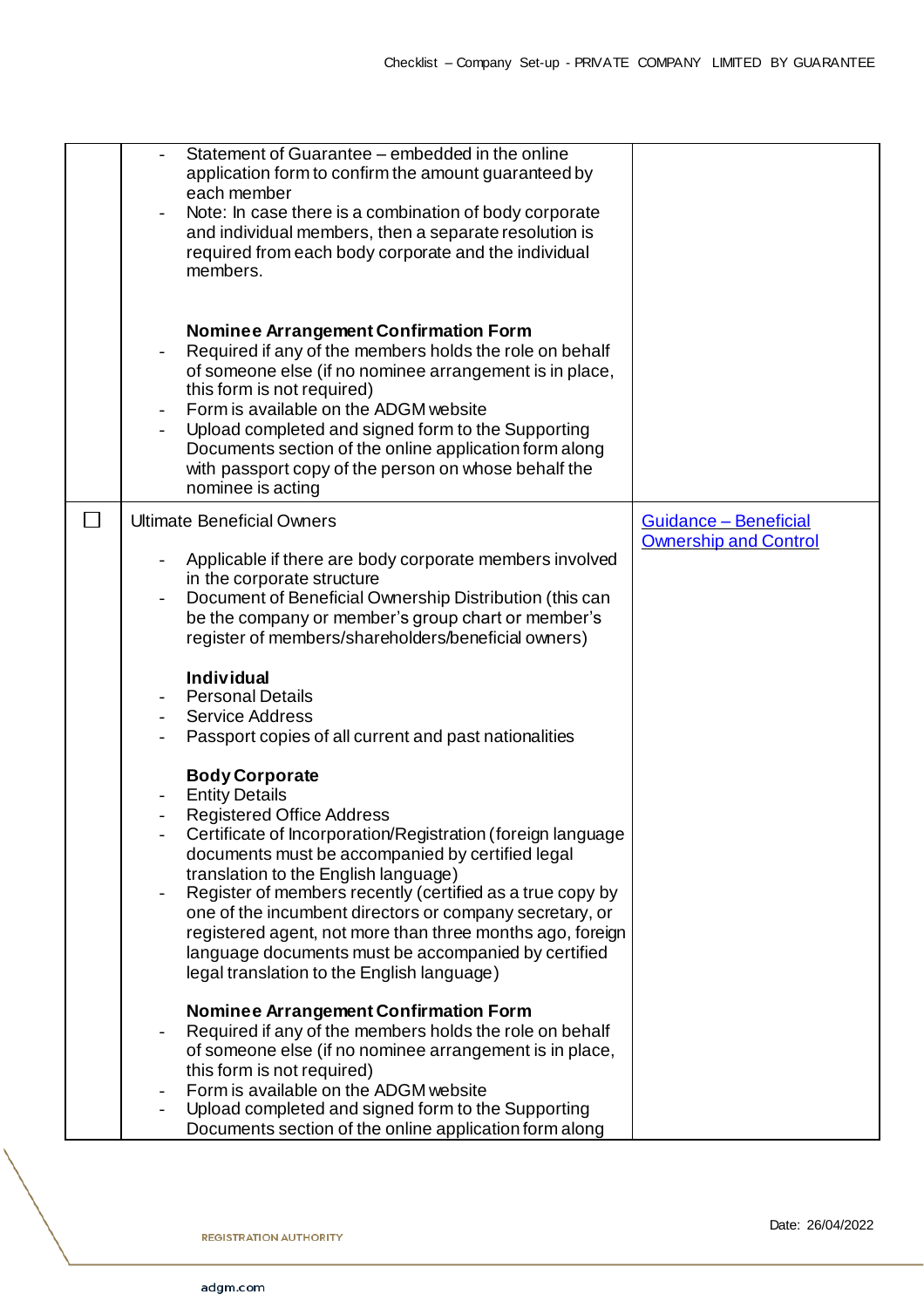|              | with passport copy of the person on whose behalf the                                                                                                                                                                                                                                                                  |                                                                            |
|--------------|-----------------------------------------------------------------------------------------------------------------------------------------------------------------------------------------------------------------------------------------------------------------------------------------------------------------------|----------------------------------------------------------------------------|
|              | nominee is acting                                                                                                                                                                                                                                                                                                     |                                                                            |
| $\Box$       | Anti-Money Laundering Manual and Money Laundering<br><b>Reporting Officer (MLRO)</b><br>Applicable only if the company will conduct any of the<br>following activities:                                                                                                                                               | <b>Anti-Money Laundering and</b><br><b>Sanctions Rules and</b><br>Guidance |
|              | Real estate developer or agency transacting in the<br>$\bullet$<br>buying/selling of real property<br>Law Firm<br>$\bullet$<br><b>Notary Firm</b><br>Other Independent Legal business<br><b>Accounting Firm</b><br>$\bullet$<br>Audit or insolvency Firm<br>$\bullet$<br><b>Company Service Provider</b><br>$\bullet$ | Guidance - AML Manual                                                      |
|              | Must appoint one MLRO<br>MLRO must hold a valid UAE residence visa                                                                                                                                                                                                                                                    |                                                                            |
|              | <b>MLRO</b><br><b>Personal Details</b><br>Role, Experience and Qualifications details (must be<br>related to AML function)<br>Service Address and contact details<br>- Passport copy<br>UAE residence visa copy<br><b>CV</b><br><b>Proof of Qualifications/Certifications</b>                                         |                                                                            |
|              | <b>AML Manual</b><br>Refer ADGM AML and Sanction Rules and Guidance<br>Refer Guidance - AML Manual                                                                                                                                                                                                                    |                                                                            |
| $\mathbf{I}$ | Data Protection and Data Protection Contact Person                                                                                                                                                                                                                                                                    | <b>Guidance - Data Protection</b>                                          |
|              | Must provide details of the contact person<br>Complete all applicable questions<br>Refer to the Data Protection Guidance Note                                                                                                                                                                                         |                                                                            |
|              | <b>DP Contact Person</b><br><b>Personal Details</b><br>Service Address and contact details                                                                                                                                                                                                                            |                                                                            |
| $\mathsf{L}$ | <b>Economic Substance Form</b>                                                                                                                                                                                                                                                                                        | <b>Guidance - Relevant Activities</b>                                      |
|              | Confirm whether or not the company intends to conduct<br>one or more Relevant Activities under the Economic<br>Substance Regime                                                                                                                                                                                       | <b>Economic Substance Form</b>                                             |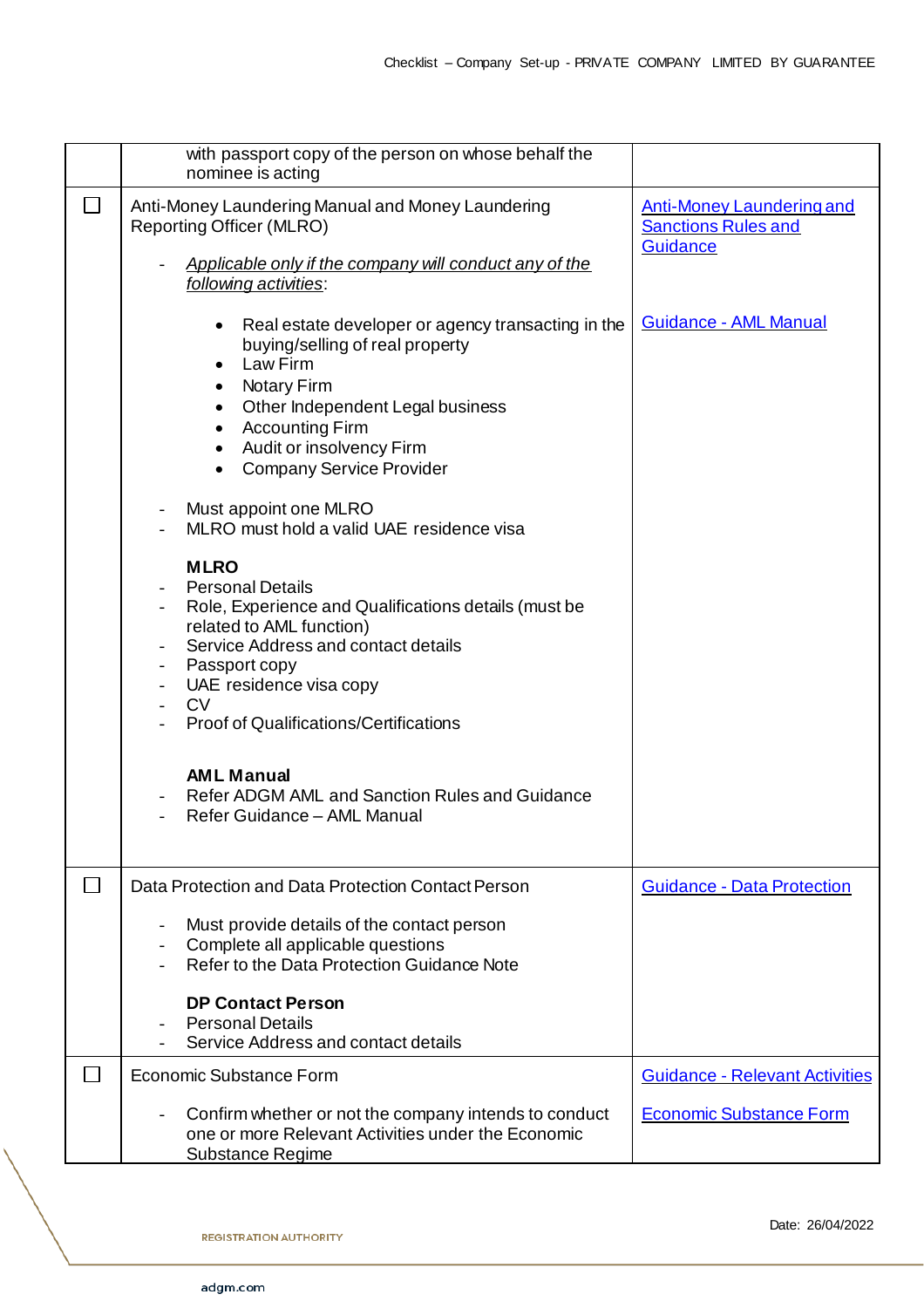| Refer to Guidance on Relevant Activities.<br>Form is available on the ADGM website<br>Upload completed and signed form in the Supporting<br>Document section                  |                                                     |
|-------------------------------------------------------------------------------------------------------------------------------------------------------------------------------|-----------------------------------------------------|
| Source of wealth Declaration Form<br>With relevant supporting documents may be requested by<br>the ADGM RA depending on the risk rating attributed to<br>the application form | <b>Sources of Wealth</b><br><b>Declaration Form</b> |

## **REGISTRATION OF COMPANY – INITIAL REGISTRATION FEES – NON-FINANCIAL PRIVATE COMPANY LIMITED BY GUARANTEE**

| <b>Description</b>                                                                                                                                                                                                                                                                                                                               | <b>Amount</b>     |
|--------------------------------------------------------------------------------------------------------------------------------------------------------------------------------------------------------------------------------------------------------------------------------------------------------------------------------------------------|-------------------|
| <b>Business Application</b>                                                                                                                                                                                                                                                                                                                      | <b>USD 300</b>    |
| Application for reserving a name                                                                                                                                                                                                                                                                                                                 | <b>USD 200</b>    |
| Application for incorporation of a company                                                                                                                                                                                                                                                                                                       | <b>USD 1,500</b>  |
| <b>Issuance of commercial license</b>                                                                                                                                                                                                                                                                                                            | <b>USD 4,000</b>  |
| <b>Business Activity Fee</b>                                                                                                                                                                                                                                                                                                                     | <b>USD 4,000</b>  |
| <b>Data Protection</b>                                                                                                                                                                                                                                                                                                                           | <b>USD 300</b>    |
| <b>Total</b>                                                                                                                                                                                                                                                                                                                                     | <b>USD 10,300</b> |
| Please note that the above fees are excluding the following:<br><b>Office Rent</b><br>Lease registration fees amounting to USD 100 per lease<br>year subject to the ADGM RA's review of the lease<br>Fees for establishment card and UAE residence visas<br>For further information, please access the <b>ADGM RA Schedule of</b><br><b>Fees</b> |                   |